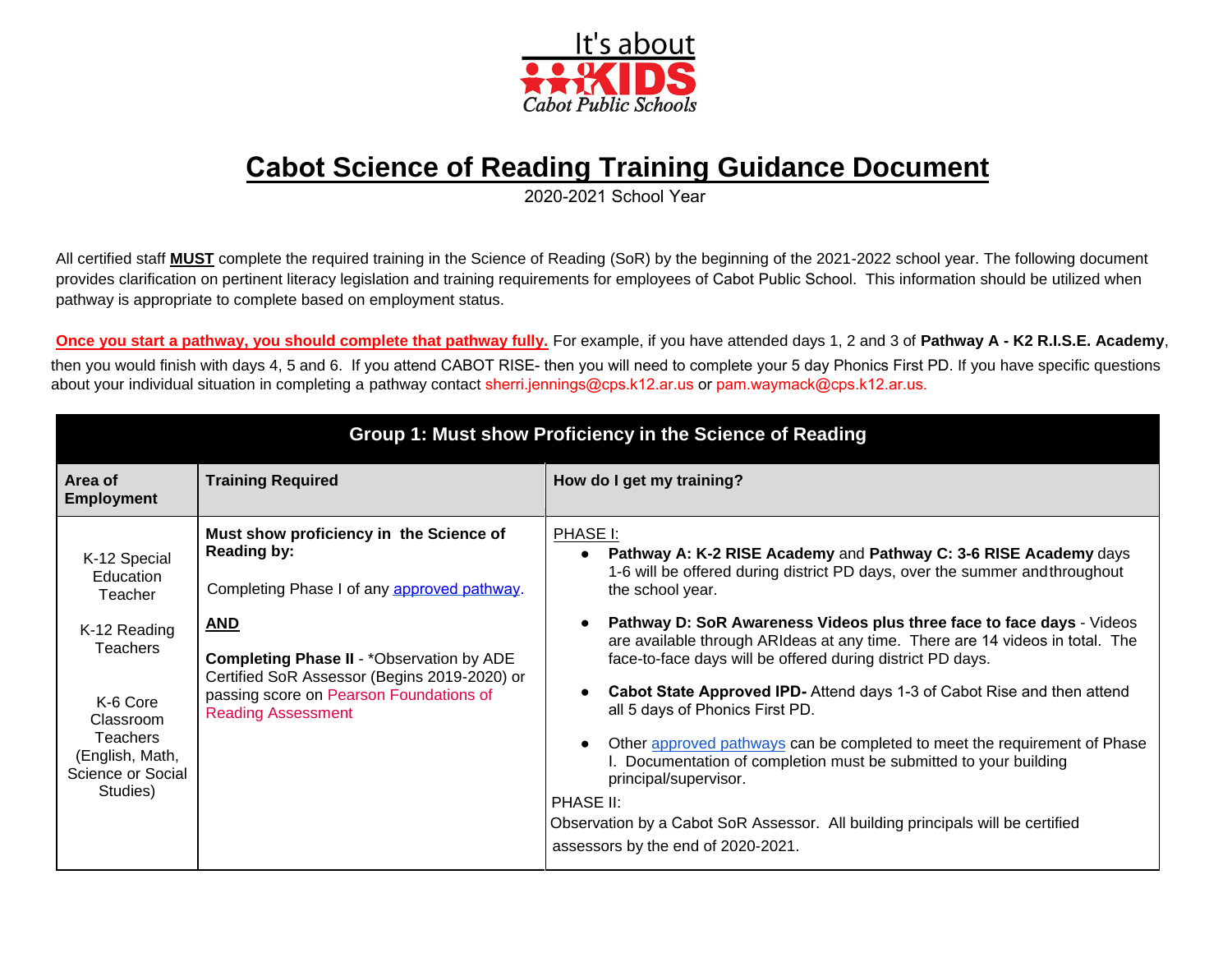

# **Cabot Science of Reading Training Guidance Document**

2020-2021 School Year

| Group 2: Must show Awareness in the Science of Reading                                                                                                                                 |                                                             |                                                                                                                                              |  |
|----------------------------------------------------------------------------------------------------------------------------------------------------------------------------------------|-------------------------------------------------------------|----------------------------------------------------------------------------------------------------------------------------------------------|--|
| Area of<br><b>Employment</b>                                                                                                                                                           | <b>Training Required</b>                                    | How do I get my training?                                                                                                                    |  |
| K-6 Art/Music/<br>PE/Other                                                                                                                                                             | Must show awareness of the Science of<br><b>Reading by:</b> | <b>SoR Awareness Videos</b><br>ARIdeas - Modules 1-14 are available through ARIdeas at any<br>$\circ$                                        |  |
| 7-12 non-SPED<br>teachers                                                                                                                                                              | Completing phase I of any of the approved<br>pathways       | time.                                                                                                                                        |  |
|                                                                                                                                                                                        | <b>OR</b>                                                   | <b>Pathway C: 3-6 RISE Academy days 1-6 will be offered during district PD</b><br>summer days and throughout the year.                       |  |
| All other certified<br>employees - this<br>includes School<br>Psychologists,<br>Library Media<br>Specialists,<br><b>District</b><br>Administrators<br>and any other<br>certified staff | Completing all 14 of the SoR Videos found on<br>ARIdeas     | Completing Phase I of any other approved pathway.<br>Documentation of<br>completion must be submitted to your building principal/supervisor. |  |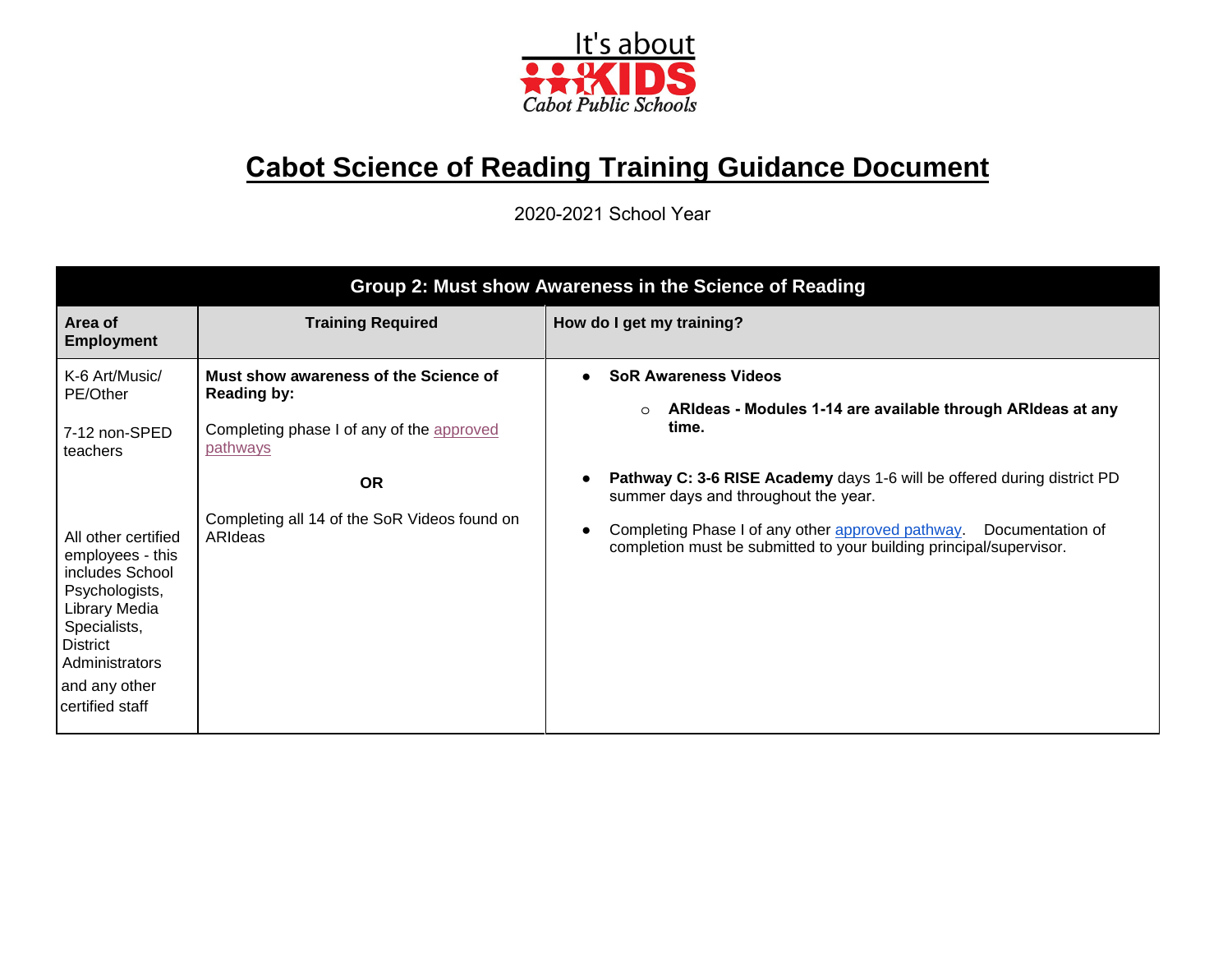

# **Cabot Science of Reading Training Guidance Document**

2020-2021 School Year

| Group 3: Must show Awareness in the Science of Reading and Become a Certified Assessor |                                                                                                                                                  |                                                                                                                                                                                                                                                                                                                                                                                                                                                                                                                                                                                                                                           |  |
|----------------------------------------------------------------------------------------|--------------------------------------------------------------------------------------------------------------------------------------------------|-------------------------------------------------------------------------------------------------------------------------------------------------------------------------------------------------------------------------------------------------------------------------------------------------------------------------------------------------------------------------------------------------------------------------------------------------------------------------------------------------------------------------------------------------------------------------------------------------------------------------------------------|--|
| Area of<br><b>Employment</b>                                                           | <b>Training Required</b>                                                                                                                         | How do I get my training?                                                                                                                                                                                                                                                                                                                                                                                                                                                                                                                                                                                                                 |  |
| <b>Building</b><br>Principals                                                          | Must:<br>Complete Phase I of any approved pathway.<br><b>AND</b><br>Successfully complete Science of Reading<br>(SoR) Assessor Training (2 days) | PHASE I:<br>Pathway A: K-2 RISE Academy and Pathway C: 3-6 RISE Academy days<br>1-6 will be offered during district PD days and over the summer.<br>Pathway D: SoR Awareness Videos plus three face to face days - Videos<br>are available through ARIdeas at any time. The face-to-face days will be<br>offered during district PD days and at the WDMC.<br>Other approved pathways can be completed to meet the requirement of Phase<br>I. Documentation of completion must be submitted to district administration.<br><b>Assessor Training:</b><br>All Cabot building principals will be certified assessors by the end of 2020-2021. |  |

For a full list of Arkansas Reading Legislation and guidance from the state see [here.](https://docs.google.com/document/d/1Mz46JreEVy5jdCfyYLQ2oeO1lt73fPL0uKbLooO1c-4/edit)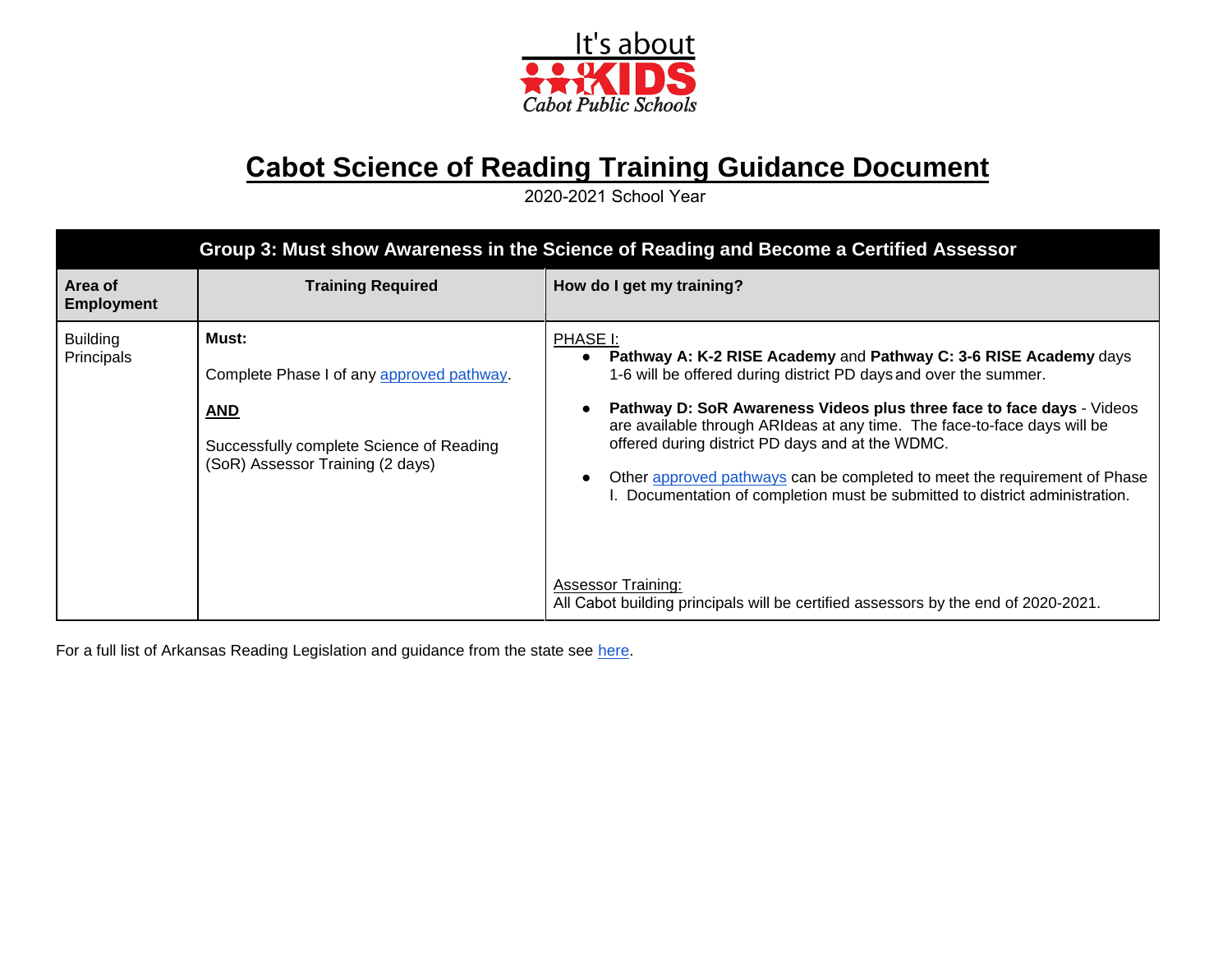<span id="page-3-1"></span><span id="page-3-0"></span>

|             |              | <b>ARKANSAS</b><br><b>FOUNDATIONS of READING</b> |                                                      |               |                 |                          |                  |
|-------------|--------------|--------------------------------------------------|------------------------------------------------------|---------------|-----------------|--------------------------|------------------|
|             |              |                                                  | ा <sub>ख्य</sub> View Cart   My Account   Contact Us |               |                 |                          |                  |
| <b>Home</b> | <b>About</b> | <b>Prepare</b>                                   | <b>Register</b>                                      | <b>Scores</b> | <b>Policies</b> | <b>Faculty Resources</b> | <b>Find Info</b> |



Where local guidance permits, the Arkansas-based Pearson VUE-owned test centers (PPCs) have reopened for Arkansas Foundations of Reading.  Test centers are open, and seats are available throughout the State of Arkansas.

We encourage you to check for test center availability prior to registration by using the [seat availability tool](http://www.pearsonvue.com/NES/sa/). Test centers that are open will appear in the seat availability tool and during the scheduling process.

When searching for an appointment to take your test, we offer the following suggestions:

- Schedule your test as soon as you are able.
- Use the ["seat search](http://www.pearsonvue.com/NES/sa/)" tool to explore surrounding locations. Checking a wide range of locations will provide more options for your selection.
- Extend your search to future dates and register for an available appointment that meets your needs.
- Test appointments can be changed with no fee, even multiple times, as long as the change is made at least 24 hours in advance of your current appointment and before your registration expires.
- Additional appointments may become available as test centers adjust their calendars. If you were unable to initially schedule your preferred date and time, check seat availability frequently and change your appointment to meet your preferences.

#### **If you are ill on the day of your test appointment:**

Do not report to the test center. If you miss your appointment due to illness, please review the absentee policy for emergency circumstances, which includes information about requesting a refund.  

#### **For your health and safety at test centers:**

In support of your health and safety and the health and safety of our employees, we will follow recommendations from the CDC and World Health Organization for preventing the spread of COVID-19. Therefore, we ask that candidates comply with the health and safety guidelines outlined on [Pearson's COVID-19 webpage](https://home.pearsonvue.com/coronavirus-update), including, but not limited to,

- acknowledging that you have not been diagnosed with COVID-19, have not had any flu-like symptoms in the last 14 days, and have not been under 14 days' quarantine or centralized observation;
- participating in social distancing;
- wearing a face mask; and
- in some locations, permitting a temperature check upon arrival.

In addition, we are outfitting our test centers with hand sanitizer, increasing our cleaning and disinfecting regimens between testing appointments, permitting the use of disposable gloves and, in locations where they are not required, permitting the optional use of face masks.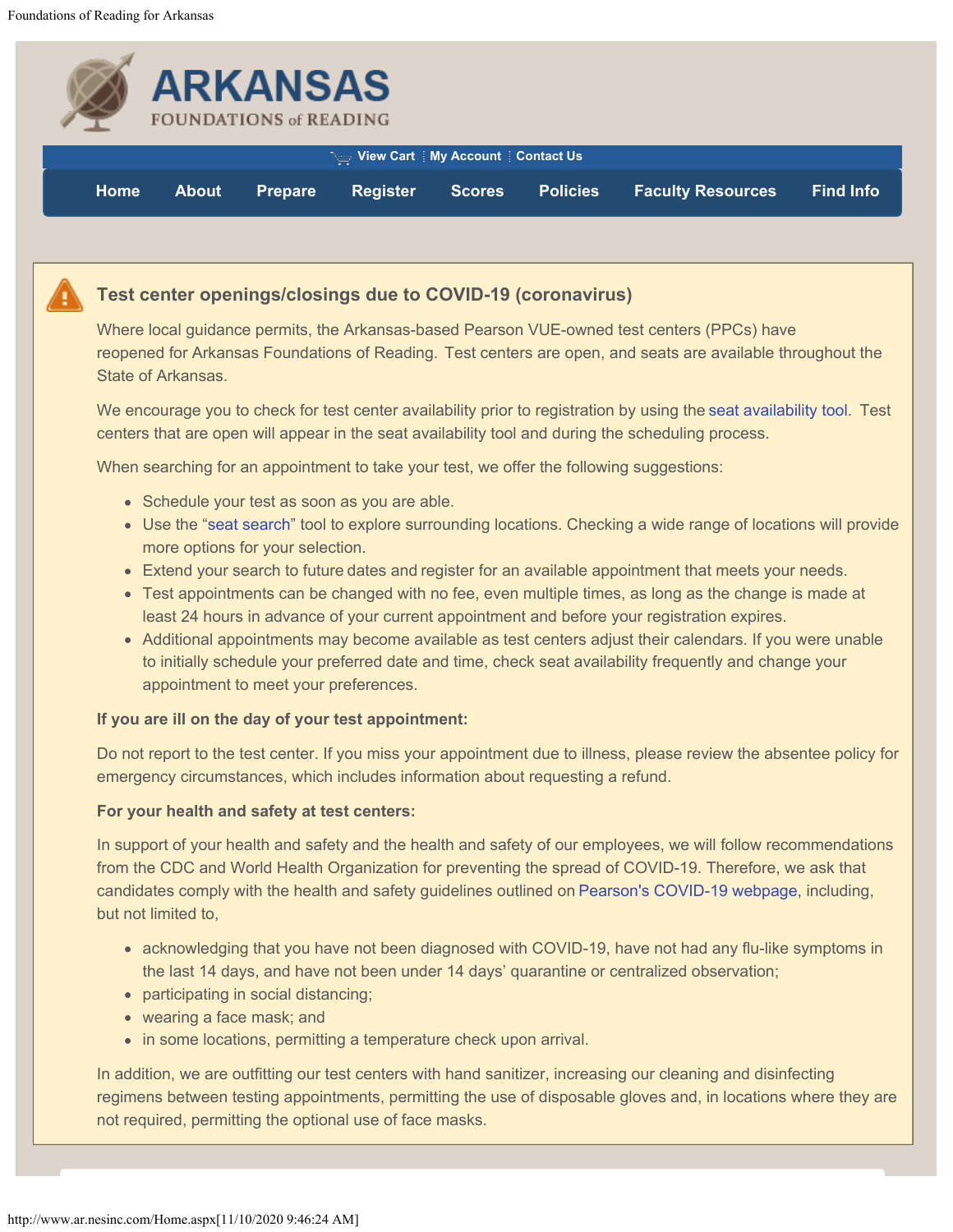<span id="page-4-0"></span>

### Log In Now

Log in to access your account.

#### Important Announcements

**08/25/20 [Updated Alternative Testing Arrangements:](http://www.ar.nesinc.com/PageView.aspx?f=SACBT_RequestingAdditionalTime.html) [Individuals for whom English is not a primary](http://www.ar.nesinc.com/PageView.aspx?f=SACBT_RequestingAdditionalTime.html) [language may request an extension of testing time,](http://www.ar.nesinc.com/PageView.aspx?f=SACBT_RequestingAdditionalTime.html) [up to one-and-a-half times the standard test session](http://www.ar.nesinc.com/PageView.aspx?f=SACBT_RequestingAdditionalTime.html) [length.](http://www.ar.nesinc.com/PageView.aspx?f=SACBT_RequestingAdditionalTime.html)**

#### Prospective Candidates

Quick links to program essentials to start you on your way:

- [Who needs to take the test?](http://www.ar.nesinc.com/PageView.aspx?f=GEN_Tests.html)
- [Test dates and sites](http://www.ar.nesinc.com/PageView.aspx?f=HTML_FRAG/GENRB_TestDatesAndSites.html)
- [Preparation materials](http://www.ar.nesinc.com/PageView.aspx?f=GEN_Prepare.html)
- [Alternative testing arrangements](http://www.ar.nesinc.com/PageView.aspx?f=SACBT_RequestingAlternativeTestingArrangements.html)

#### Returning Visitors

Quick links for candidates who have already registered to test:

- [View/change registrations](http://www.ar.nesinc.com/Redirect.aspx?p=currentreg)
- [The day of the test](http://www.ar.nesinc.com/PageView.aspx?f=SACBT_TheDayOfTheTest.html)
- [View scores and testing history](http://www.ar.nesinc.com/PageView.aspx?f=GEN_GetResults.html)
- [Get help finding information](http://www.ar.nesinc.com/FindInfo.aspx?c=blank)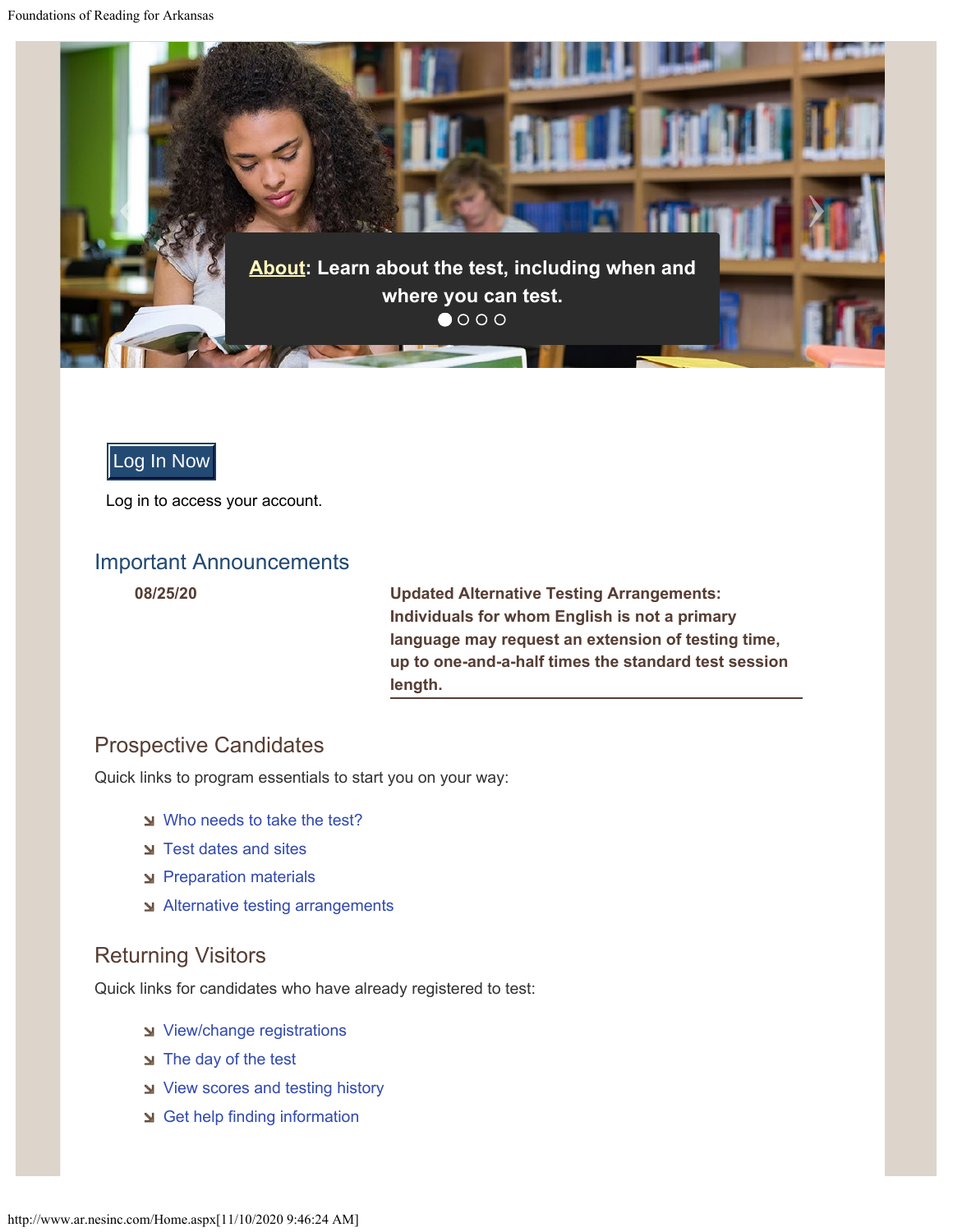Foundations of Reading for Arkansas

## Preparation Materials



- [Take a practice test](http://www.ar.nesinc.com/PageView.aspx?f=GEN_Prepare.html)
- [Review the study guide](http://www.ar.nesinc.com/PageView.aspx?f=HTML_FRAG/SA090_PrepMaterials.html)
- [View a test preparation video](http://www.ar.nesinc.com/PageView.aspx?f=HTML_FRAG/GENRB_PrepVideo.html)

#### [Terms of Use](http://www.ar.nesinc.com/PageView.aspx?f=GEN_TermsOfUse.html) [Privacy Policy](http://www.ar.nesinc.com/PageView.aspx?f=GEN_PrivacyPolicy.html) [Trademarks](http://www.ar.nesinc.com/PageView.aspx?f=GEN_Trademarks.html) [Contact Us](http://www.ar.nesinc.com/Contacts.aspx)

Copyright © 52831 Pearson Education, Inc. or its affiliate(s). All rights reserved. Pearson, 300 Venture Way, Hadley, MA 01035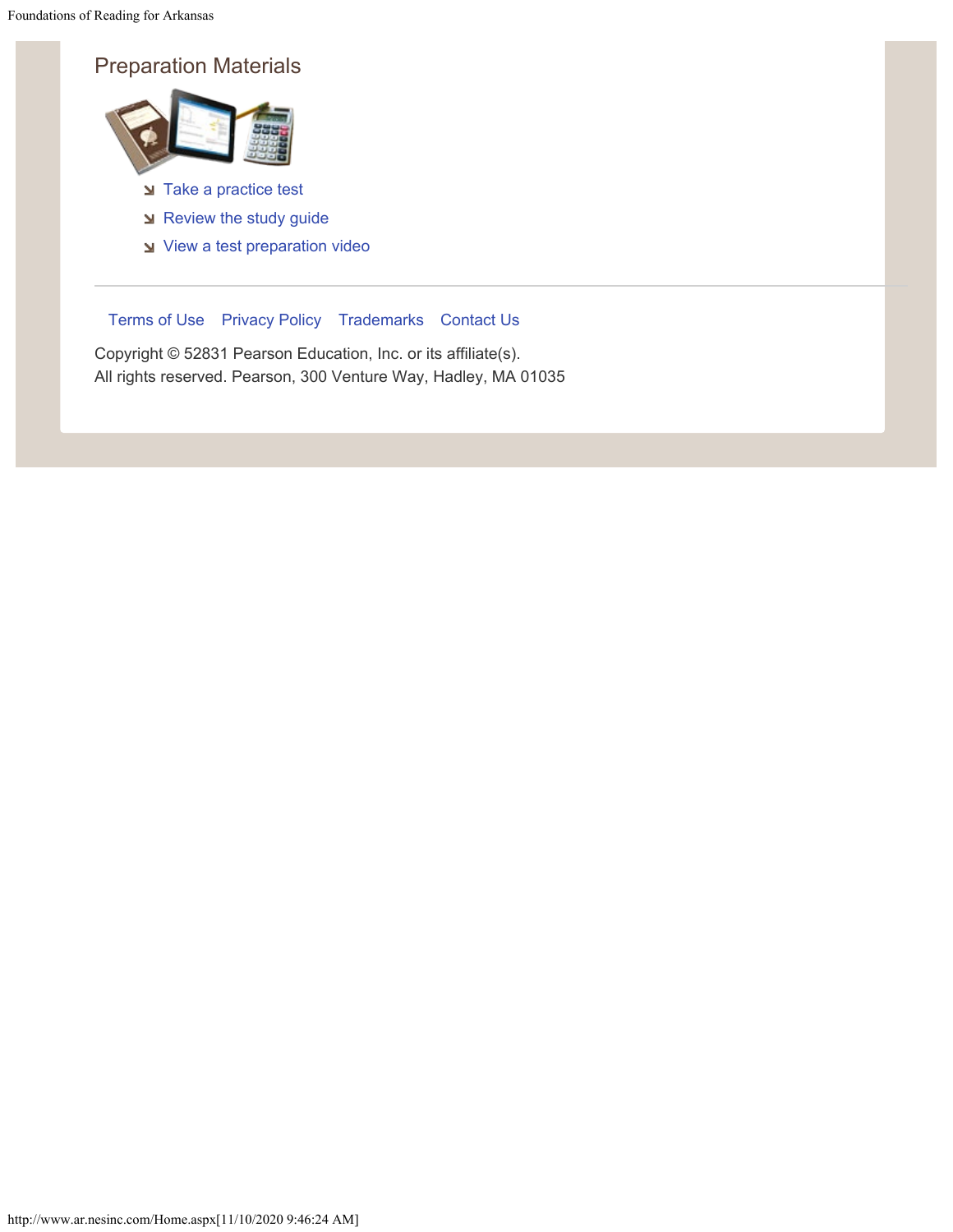<span id="page-6-1"></span><span id="page-6-0"></span>Division of Elementary and Secondary Education



#### [Home Page](http://dese.ade.arkansas.gov/) / [Divisions](http://dese.ade.arkansas.gov/divisions) / [Learning Services](http://dese.ade.arkansas.gov/divisions/learning-services) / [R.I.S.E. Arkansas](http://dese.ade.arkansas.gov/divisions/learning-services/r.i.s.e.-arkansas) / Prescribed Pathway Credentials

Act 1063 of 2017, the Right to Read Act states: "By the beginning of the 2021-2022 school year: A) All teachers employed in a teaching position that requires an elementary education (K-6) license or special education (K-12) license shall demonstrate proficiency in knowledge and practices of scientific reading instruction; and B) All other teachers shall demonstrate awareness in knowledge and practices of scientific reading instruction.

The Arkansas Department of Education has established the following pathways for teachers who must demonstrate Proficiency or Awareness in scientific reading instruction. For questions concerning the various pathways or the implementation of Proficiency or Awareness credentials, please contact the ADE Literacy Office at 501-682-4219.

# **Prescribed Pathways for Proficiency Credential:**

All teachers **employed** in a teaching position that requires an elementary education (K-6) license or special education (K-12) license shall demonstrate proficiency in knowledge and practices of scientific reading instruction by completing **both phases** of a prescribed pathway. This includes any teacher **employed** in grades K-6 teaching English Language Arts, Math, Science or Social Studies. Other academic areas in K-6 (e.g., Art, Music, PE, Library Media, Counselor, Administrators) must show awareness in the **Science of Reading (SoR)**.

Phase I outlines professional learning that meets the knowledge and practices in scientific reading instruction approved by the ADE. Phase II provides for demonstration of knowledge and practices in scientific reading instruction.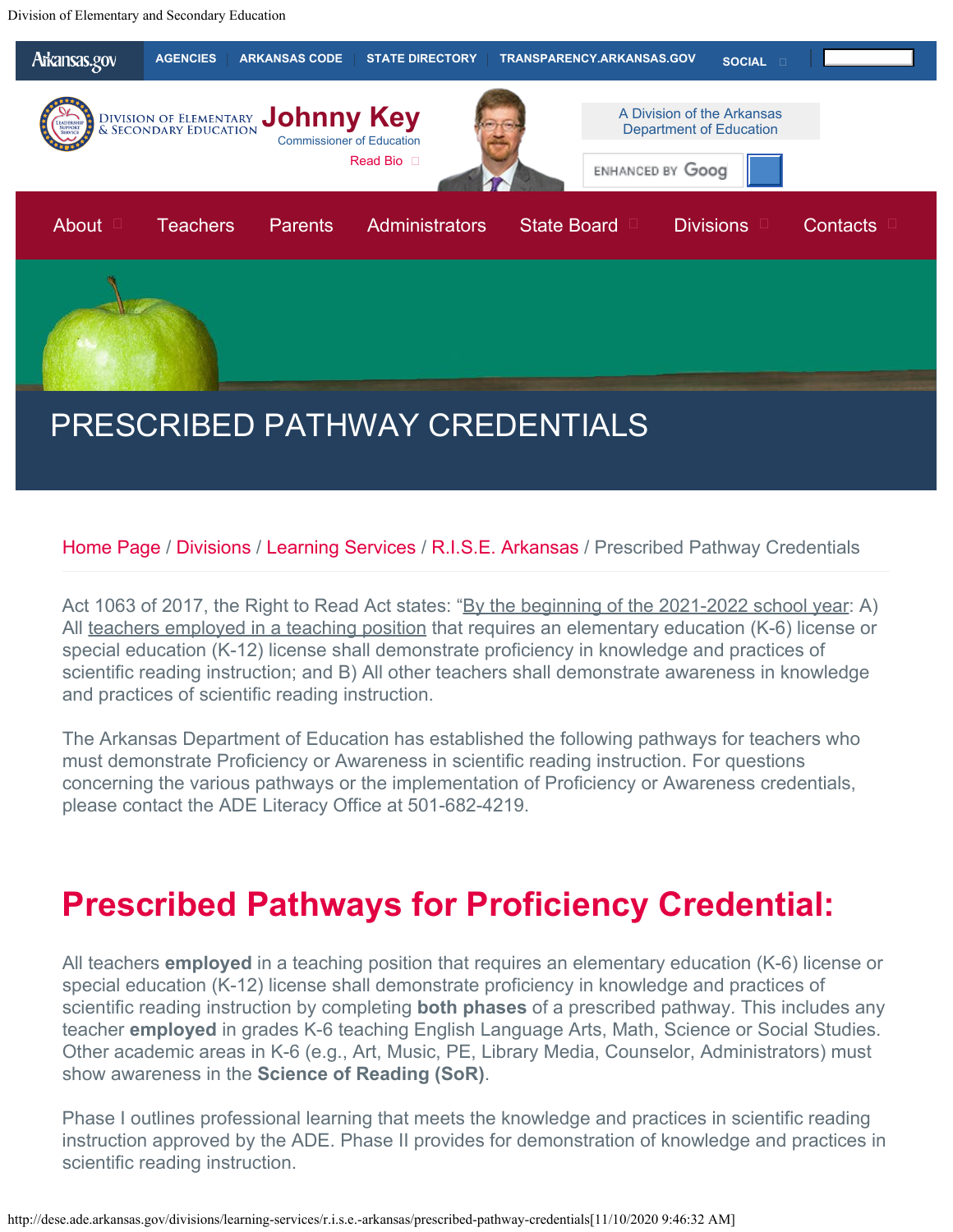### **Pathway A**

**Phase I** - Successful completion [K-2 R.I.S.E. Academy](http://dese.ade.arkansas.gov/divisions/learning-services/r.i.s.e.-arkansas/r.i.s.e.-academy) (6 days w/ coaching) **Phase II** - \*Observation by ADE Certified SoR Assessor (Begins 2019-2020) or passing score on [Pearson Foundations of Reading Assessment](#page-3-1)

#### **Pathway B**

**Phase I - LETRS Foundations Training** (3 days) (Available through Educational Cooperatives)  **plus** ADE SoR Phonological Awareness  **plus** ADE SoR Phonics-Decoding  **plus** ADE SoR Phonics-Encoding

**Phase II** - \*Observation by ADE Certified SoR Assessor (Begins 2019-2020) or passing score on [Pearson Foundations of Reading Assessment](#page-3-1)

### **Pathway C**

**Phase I** - Successful completion [3-6 R.I.S.E. Training](http://dese.ade.arkansas.gov/divisions/learning-services/r.i.s.e.-arkansas/r.i.s.e.-academy) (6 days) **Phase II** - \*Observation by ADE Certified SoR Assessor (Begins 2019-2020) or passing score on [Pearson Foundations of Reading Assessment](#page-3-1)

### **Pathway D**

**Phase I** - [ArkansasIDEAS Science of Reading Learning Path](http://ideas.aetn.org/) (a total of 14 sessions of instructional content)

**plus** 3 additional days from the following list:

ADE Science of Reading Overview

ADE SoR Phonological Awareness

ADE SoR Phonics-Decoding

ADE SoR Phonics-Encoding

ADE SoR Content-Based Morphology

ADE SoR Content-Area Reading Strategies

**Phase II** - \*Observation by ADE Certified SoR Assessor (Begins 2019-2020) or passing score on [Pearson Foundations of Reading Assessment](#page-3-1)

### **Pathway E**

**Phase I** - Micro-credential: ADE Science of Reading (TBA) **Phase II** - Completed Micro-credentials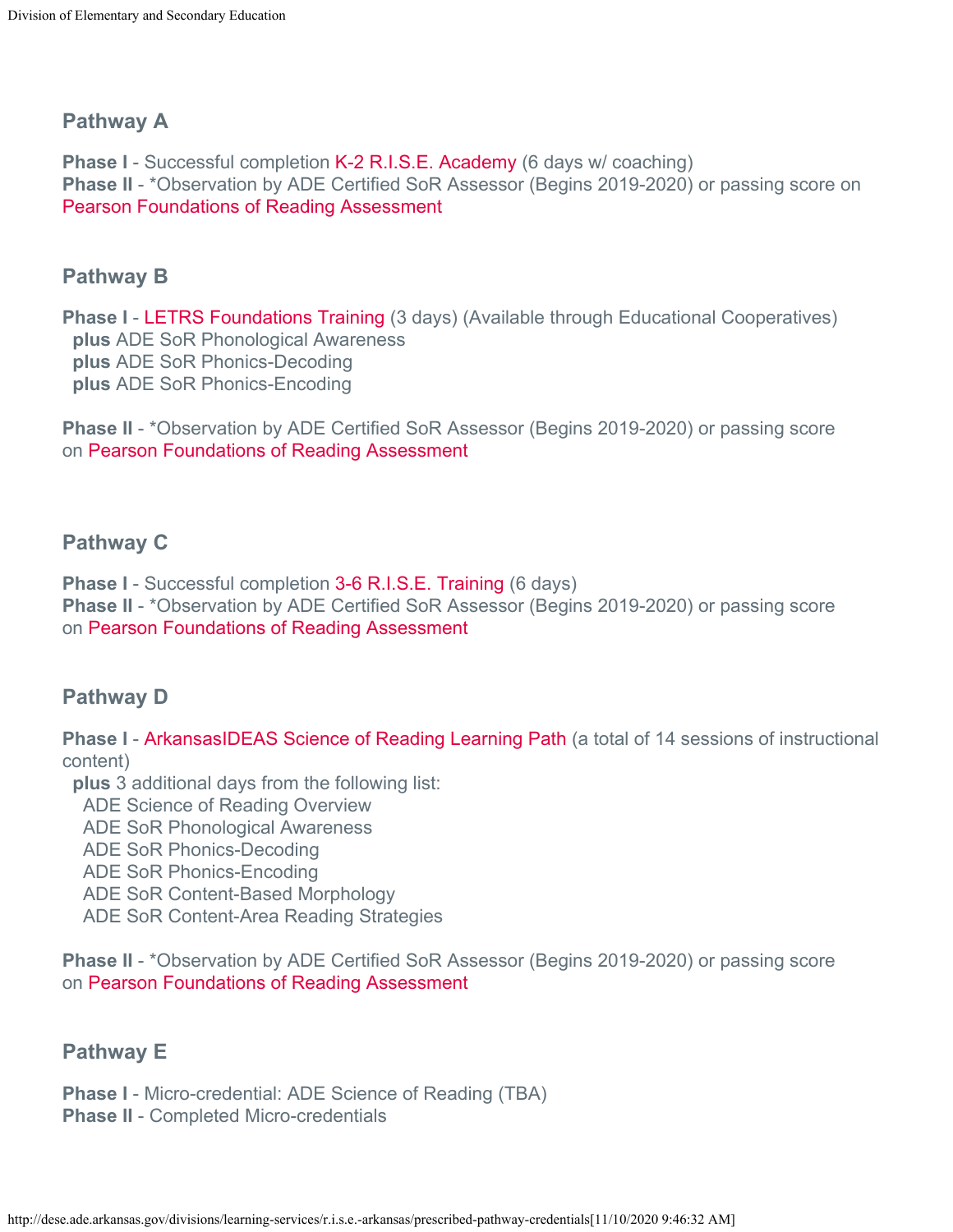## **Pathway F**

**Phase I** - Complete an [IMSLEC](https://www.imslec.org/default.asp) accredited course of study at Practitioner (CALP) or Therapist (CALT) level. **Phase II** - Current IMSLEC certification CALP or CALT

## **Pathway G**

**Phase I** - Passing score on [Pearson Foundations of Reading](https://wsr.pearsonvue.com/arsa/) Assessment **Phase II** - \*Observation by ADE Certified SoR Assessor (Begins 2019-2020)

## **Pathway H**

**Phase I** - \*\*Districts may submit a request for a specific [independent professional development](http://dese.ade.arkansas.gov/public/userfiles/Learning_Services/RISE/IPD_Review_Form.xlsx) (IPD) provider to be reviewed by ADE. **Phase II** - To be determined after ADE review and approval of District Plan

### **Pathway I**

**Phase I** - [IMSE Comprehensive Orton-Gillingham Training \(version 2017 or later\)](https://www.orton-gillingham.com/training/professional-development/)  **plus** ADE Science of Reading Overview  **plus** ADE SoR Phonological Awareness **Phase II** - \*Observation by ADE Certified SoR Assessor (Begins 2019-2020) or passing score on [Pearson Foundations of Reading Assessment](#page-3-1)

### **Pathway J**

**Phase I** - [Arch Ford Co-op](https://www.archford.org/281186_3) K-3 Grade Level Reading (Offered 2016-2018) **Phase II** - \*Observation by ADE Certified SoR Assessor (Begins 2019-2020) or passing score on [Pearson Foundations of Reading Assessment](#page-3-1)

## **Pathway K**

**Phase I** - [IMSE Intermediate Orton-Gillingham Training \(version 2017 or later\)](https://www.orton-gillingham.com/training/professional-development/) **plus** ADE Science of Reading Overview  **plus** ADE SoR Phonological Awareness **Phase II** - \*Observation by ADE Certified SoR Assessor (Begins 2019-2020) or passing score on [Pearson Foundations of Reading Assessment](#page-3-1)

### **Pathway L**

**Phase I** - [Hill Center HillRAP/HillWrite](https://www.hillcenter.org/professionaldevelopmentprograms#.W5_3X-hKiUk) **plus** ADE Science of Reading Overview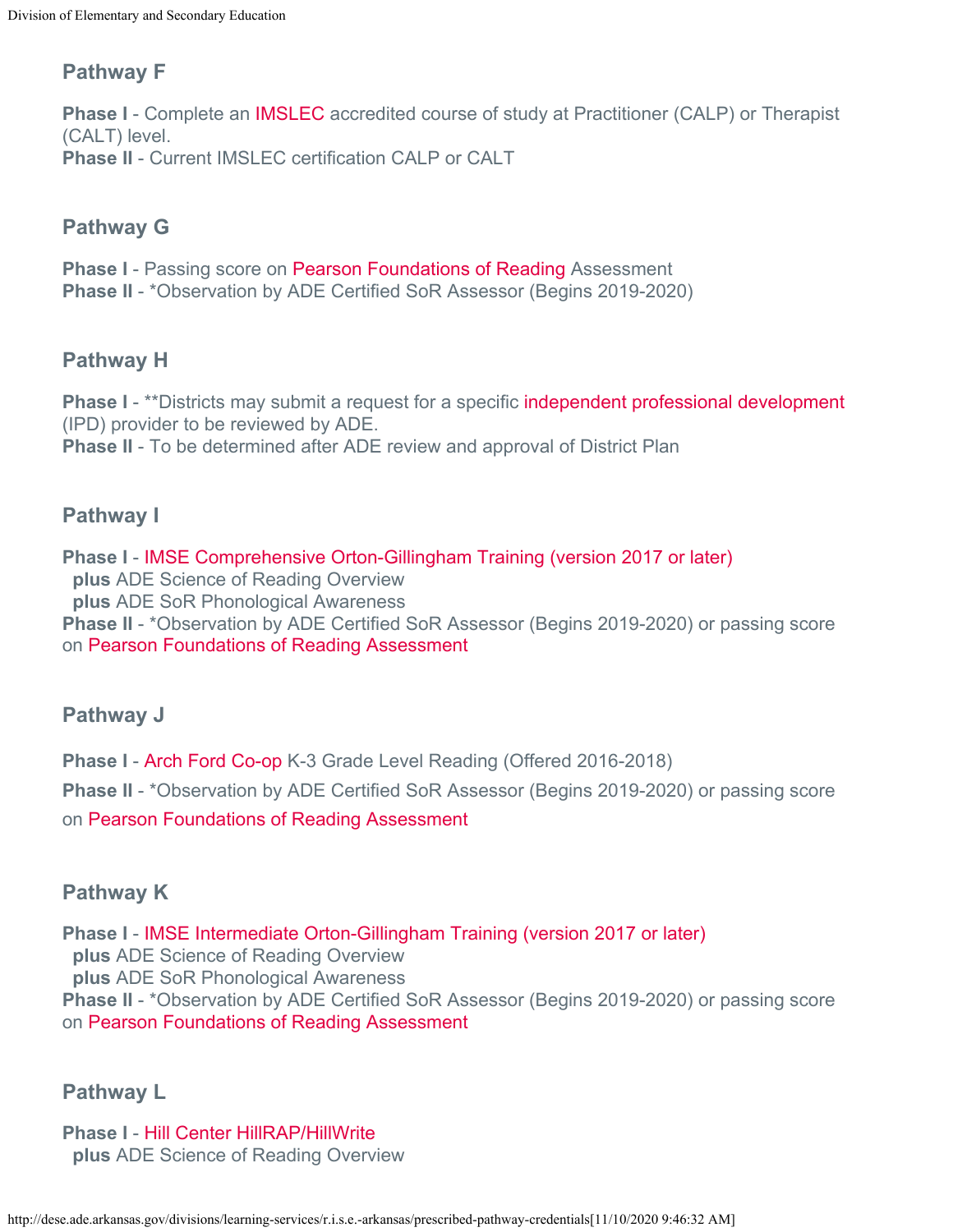**plus** ADE SoR Phonics-Encoding **Phase II** - \*Observation by ADE Certified SoR Assessor (Begins 2019-2020) or passing score on [Pearson Foundations of Reading Assessment](#page-3-1)

#### **Pathway M**

**Phase I** – [BRAINSread Training \(Version 2018\)](http://www.brainsread.com/) **Phase II** - \*Observation by ADE Certified SoR Assessor (Begins 2019-2020) or passing score on [Pearson Foundations of Reading Assessment](#page-3-1)

#### **Pathway N**

**Phase I - LETRS 3rd Edition Units 1-6** (available through Voyager Sopris Learning) **Phase II** - \*Observation by ADE Certified SoR Assessor (Begins 2019-2020) or passing score on [Pearson Foundations of Reading Assessment](#page-3-1)

## **Pathway O**

**Phase I** - [Phonics First Level 1 \(K-5\)](https://brainspring.com/multisensory-training-courses-workshops/) **plus** [Brainspring Science of Reading](https://brainspring.com/multisensory-training-courses-workshops/) **Phase II** - \*Observation by ADE Certified SoR Assessor (Begins 2019-2020) or passing score on [Pearson Foundations of Reading Assessment](#page-3-1)

## **Pathway P**

**Phase I** - [Structures Level 1 \(6-12\)](https://brainspring.com/multisensory-training-courses-workshops/) **plus** [Brainspring Science of Reading](https://brainspring.com/multisensory-training-courses-workshops/) **Phase II** - \*Observation by ADE Certified SoR Assessor (Begins 2019-2020) or passing score on [Pearson Foundations of Reading Assessment](#page-3-1)

## **Pathway Q**

**Phase I** - Completion of [ADE approved coursework/modules](https://drive.google.com/file/d/19Kd3dgtHqd5Lq5LqhzuXEJiBw_RLtEAA/view) aligned to the [Foundations of Reading](http://dese.ade.arkansas.gov/public/userfiles/Educator_Effectiveness/Becoming_a_Teacher_or_School_Leader/AR_Educator_Competencies/Proficiency_Level_SoR_for_Alt_Routes_06_15_18.pdf) [Competencies-Proficiency Level](http://dese.ade.arkansas.gov/public/userfiles/Educator_Effectiveness/Becoming_a_Teacher_or_School_Leader/AR_Educator_Competencies/Proficiency_Level_SoR_for_Alt_Routes_06_15_18.pdf) and offered through an Arkansas Educator Preparation Program. **Phase II** - \*Observation by ADE Certified SoR Assessor (Begins 2019-2020) or passing score on [Pearson Foundations of Reading Assessment](#page-3-1)

## **Pathway R**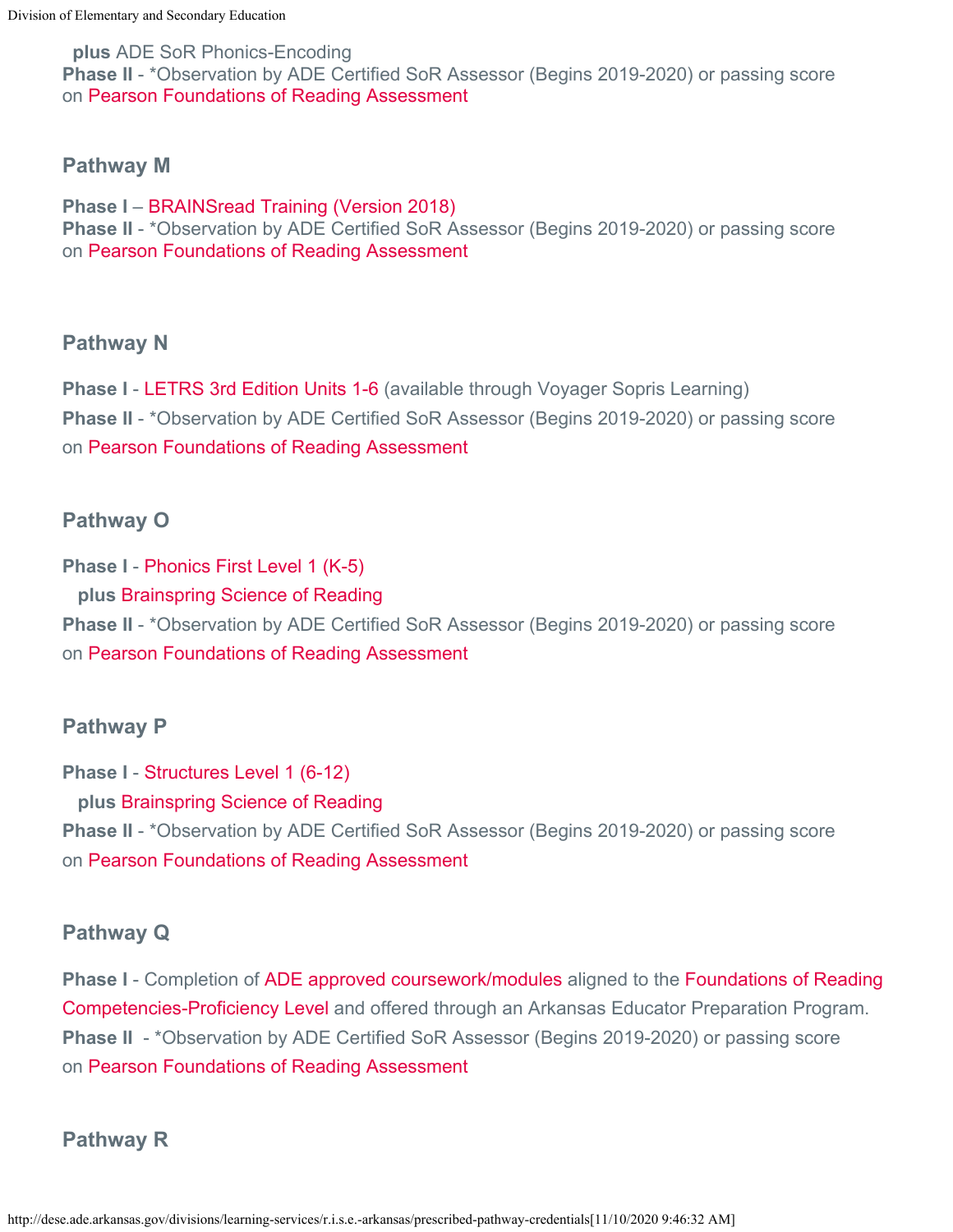**Phase I -** [Dyslexia \(527\) licensure endorsement](https://drive.google.com/file/d/1lX-8bOMjVoOtx9V8zfyhfrpzWWPRjj1A/view) to a valid Arkansas Educator's License **Phase II** - \*Observation by ADE Certified SoR Assessor (Begins 2019-2020) or passing score on [Pearson Foundations of Reading Assessment](#page-3-1)

## **Pathway S**

**Phase I - [Connections: OG in 3D](http://applegroupdyslexia.com/) (Version 2016 or prior)** 

## **plus** [Connections RISE Follow-up Day](http://applegroupdyslexia.com/new-page-4)

**Phase II** - Successful Completion of [The APPLE Group Dyslexia Therapist Course](http://applegroupdyslexia.com/therapist) or \*Observation by ADE Certified SoR Assessor (Begins 2019-2020) or passing score on [Pearson Foundations of](#page-3-1) [Reading Assessment](#page-3-1)

## **Pathway T**

**Phase I** - [Connections: OG in 3D](http://applegroupdyslexia.com/) (Version 2017 or later)

**Phase II** - Successful Completion of [The APPLE Group Dyslexia Therapist Course](http://applegroupdyslexia.com/therapist) or \*Observation by ADE Certified SoR Assessor (Begins 2019-2020) or passing score on [Pearson Foundations of](#page-3-1) [Reading Assessment](#page-3-1)

## **Pathway U**

**Phase I** [Critical Reading: Science of Reading Awareness](https://sites.google.com/starfishnw.org/criticalreadingstarfish/home?authuser=0) (4 days) available at Education Service Cooperatives.  **plus** ADE Science of Reading Overview

 **plus** ADE SoR Phonics-Decoding  **plus** ADE SoR Phonics-Encoding **Phase II** - \*Observation by ADE Certified SoR Assessor (Begins 2019-2020) or passing score on [Pearson Foundations of Reading Assessment](#page-3-1)

## **Pathway V**

**Phase I** LETRS Classic (Modules 1-6) must include Arkansas Specific Supplement **Phase II** - \*Observation by ADE Certified SoR Assessor (Begins 2019-2020) or passing score on [Pearson Foundations of Reading Assessment](#page-3-1)

\* ADE Certified Science of Reading (SoR) Assessor:

An ADE Certified Science of Reading (SoR) Assessor must 1) be a licensed administrator or serving in the role of the administrator; 2) complete Phase I of a Prescribed Pathway for Proficiency Credential; and 3) attend an SOR Assessor Academy (Begins 2019). It is highly recommended that administrators attend R.I.S.E. Academies with their teachers.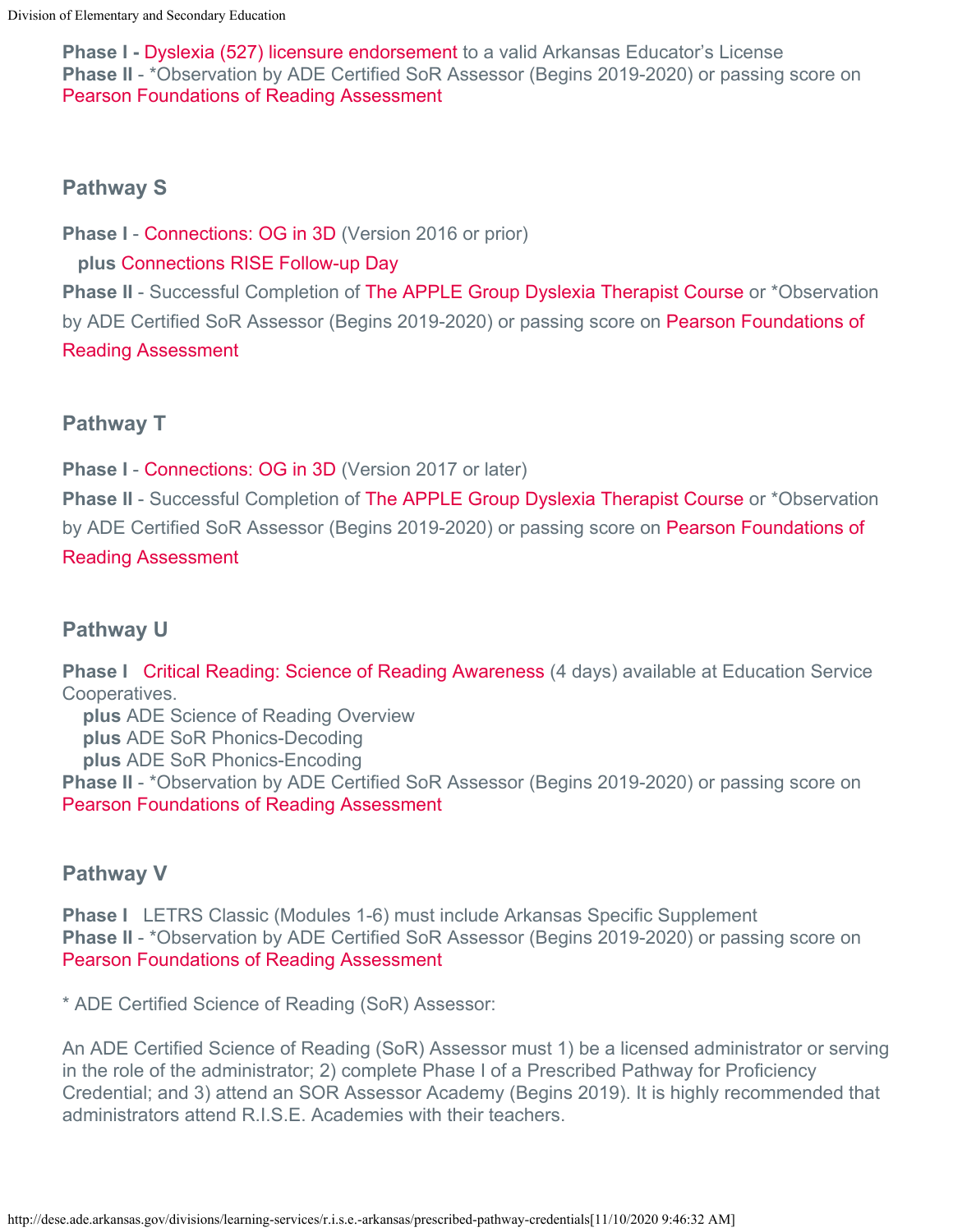## **\*\* District Submission of Independent Professional Development (IPD)**

Districts desiring to use a pathway other than those already approved by ADE may submit a request for a specific Independent Professional Development (IPD) provider to be reviewed by ADE using the IPD Review Form (available in the Related Files section of this page). This is NOT a review of the curriculum program but rather the training program provided for teachers. If an IPD training program is approved, it will be added to the Prescribed Pathways for Proficiency list for the state. The district is responsible for submitting all necessary materials for consideration. Requests will not be accepted directly from a vendor. Detailed instructions can be found on the IPD Review Form.

# **Prescribed Pathways for Awareness Credential:**

All other teachers (e.g., 7-12 Content Specific, Coaches, Library Media Specialists, Career and Technical Education, Counselors, Administrators) shall demonstrate an awareness in knowledge and practices in scientific reading instruction by completing one of the Prescribed Pathways for Awareness.

## **Recommended for all other licensed educators not required to show Proficiency**

## **Online:**

**ArkansasIDEAS** Science of Reading Learning Path A total of 14 sessions of instructional content (beginning summer 2018). If you need assistance with your ArkansasIDEAS account, please contact: ArkansasIDEAS Help Desk Mon-Fri | 7:00 AM - 5:30 PM Phone: (800) 488-6689 Email: [ideas@aetn.org](mailto:ideas@aetn.org) [ideas.aetn.org](http://ideas.aetn.org/)

## **Face to Face:**

#### **Option 1:**

Phase I of any of the approved Prescribed Pathways for Proficiency Credentials Check with session providers for registration and attendance details.

#### **Option 2:**

Completion of [ADE approved coursework/modules](https://drive.google.com/file/d/19Kd3dgtHqd5Lq5LqhzuXEJiBw_RLtEAA/view) aligned to the [Foundations of Reading](http://dese.ade.arkansas.gov/public/userfiles/Educator_Effectiveness/Becoming_a_Teacher_or_School_Leader/AR_Educator_Competencies/Awareness_Level_SoR_002_07_25_18.pdf)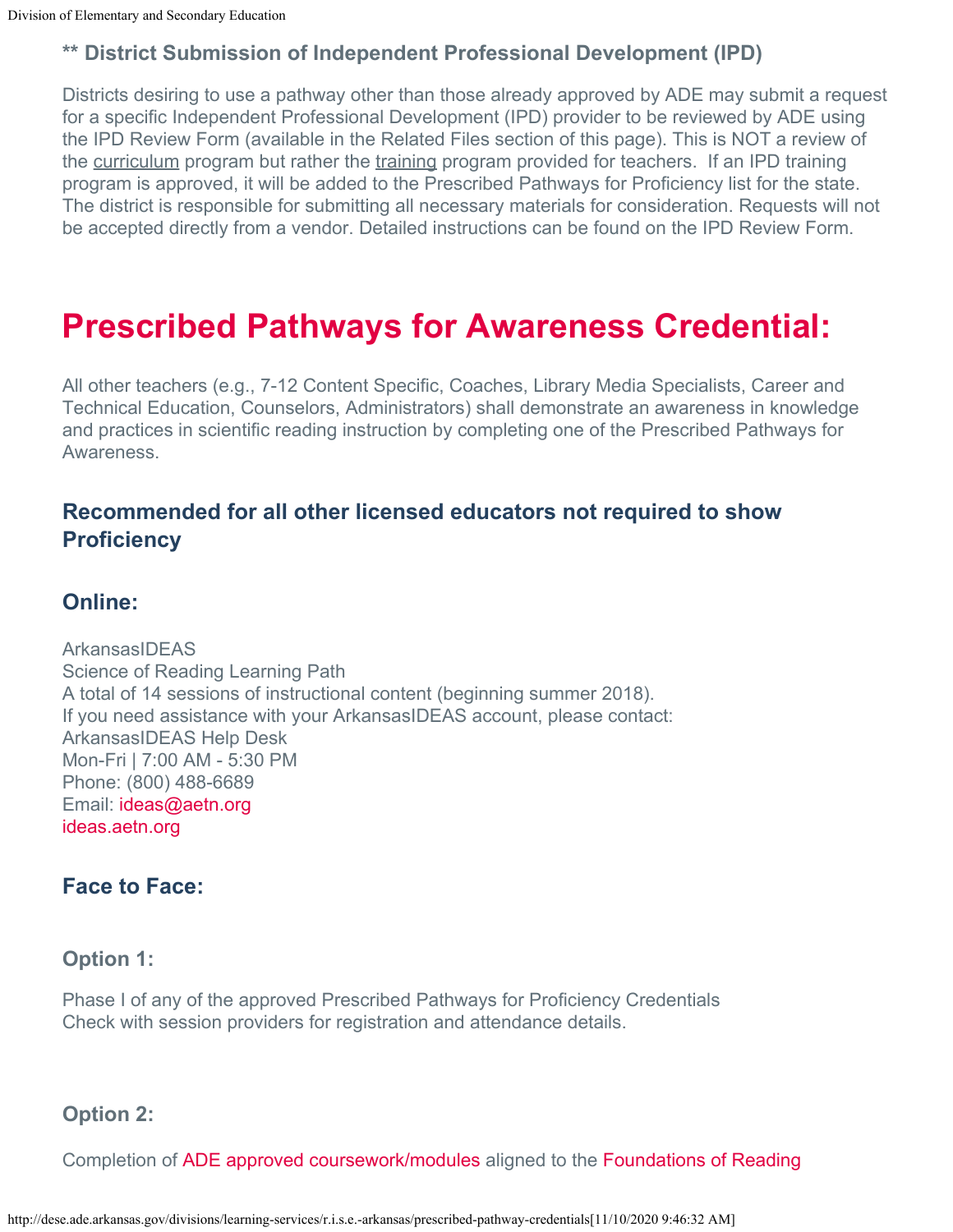[Competencies-Awareness Level](http://dese.ade.arkansas.gov/public/userfiles/Educator_Effectiveness/Becoming_a_Teacher_or_School_Leader/AR_Educator_Competencies/Awareness_Level_SoR_002_07_25_18.pdf) and offered through an Arkansas Educator Preparation Program.

#### **Option 3:**

[Critical Reading: Science of Reading Awareness](https://sites.google.com/starfishnw.org/criticalreadingstarfish/home?authuser=0) (4 days) provided by the Northwest Arkansas Education Cooperative.

**Option 4:**

[BRAINSread - Awareness Training](https://www.brainsread.com/) (3 days)

**Option 5:**

[Institute for Multi-Sensory Education \(IMSE\)](http://www.orton-gillingham.com/training/professional-development/) - version 2017 or later **Comprehensive Orton-Gillingham Training (30 hours)**  \*OR\* **Intermediate Orton-Gillingham Training (30 hours)**

*This page was last updated on October 23, 2020.*

### **For more information, please contact:**

#### **[Kathy Mascuilli](mailto:Kathy.Mascuilli@arkansas.gov), Literacy Program Manager**

Arkansas Department of Education Division of Elementary and Secondary Education Four Capitol Mall, Room 202-B Little Rock, Arkansas 72201 Phone: 501-683-2922 Email: [Kathy.Mascuilli@arkansas.gov](mailto:Kathy.Mascuilli@arkansas.gov)

#### **[Sandy Shepard](mailto:sandy.shepard@dawsonesc.com), Lead Regional R.I.S.E. Specialist**

Arkansas Department of Education Division of Elementary and Secondary Education Four Capitol Mall, Room 202-B Little Rock, Arkansas 72201 Phone: 501-682-9961 Email: [sandy.shepard@dawsonesc.com](mailto:sandy.shepard@dawsonesc.com)

[View Topics A-Z](http://dese.ade.arkansas.gov/topics)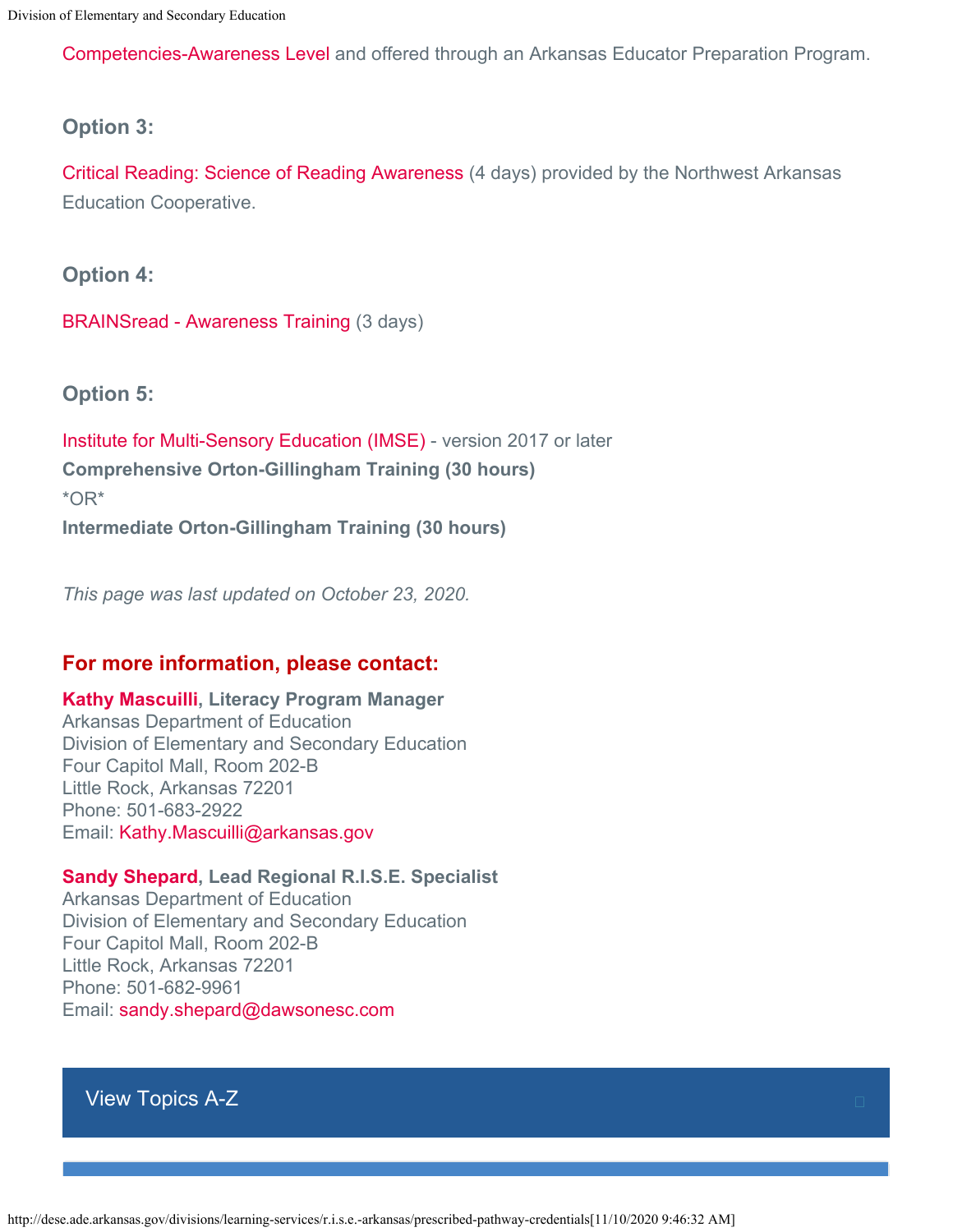Division of Elementary and Secondary Education

# **R.I.S.E. Arkansas**

[Prescribed Pathway Credentials](#page-6-1) **D** 

[Arkansas CLSD Grant](http://dese.ade.arkansas.gov/divisions/learning-services/r.i.s.e.-arkansas/arkansas-clsd-grant)

[Book Talk Program](http://dese.ade.arkansas.gov/divisions/learning-services/r.i.s.e.-arkansas/book-talk-program) D

## **Related Files**

 $\Box$  [Act 1063 of 2017](http://dese.ade.arkansas.gov/public/userfiles/Learning_Services/RISE/Act_1063.pdf)  $\Box$ 

**[IPD Review Form](http://dese.ade.arkansas.gov/public/userfiles/Learning_Services/RISE/IPD_Review_Form.xlsx)**